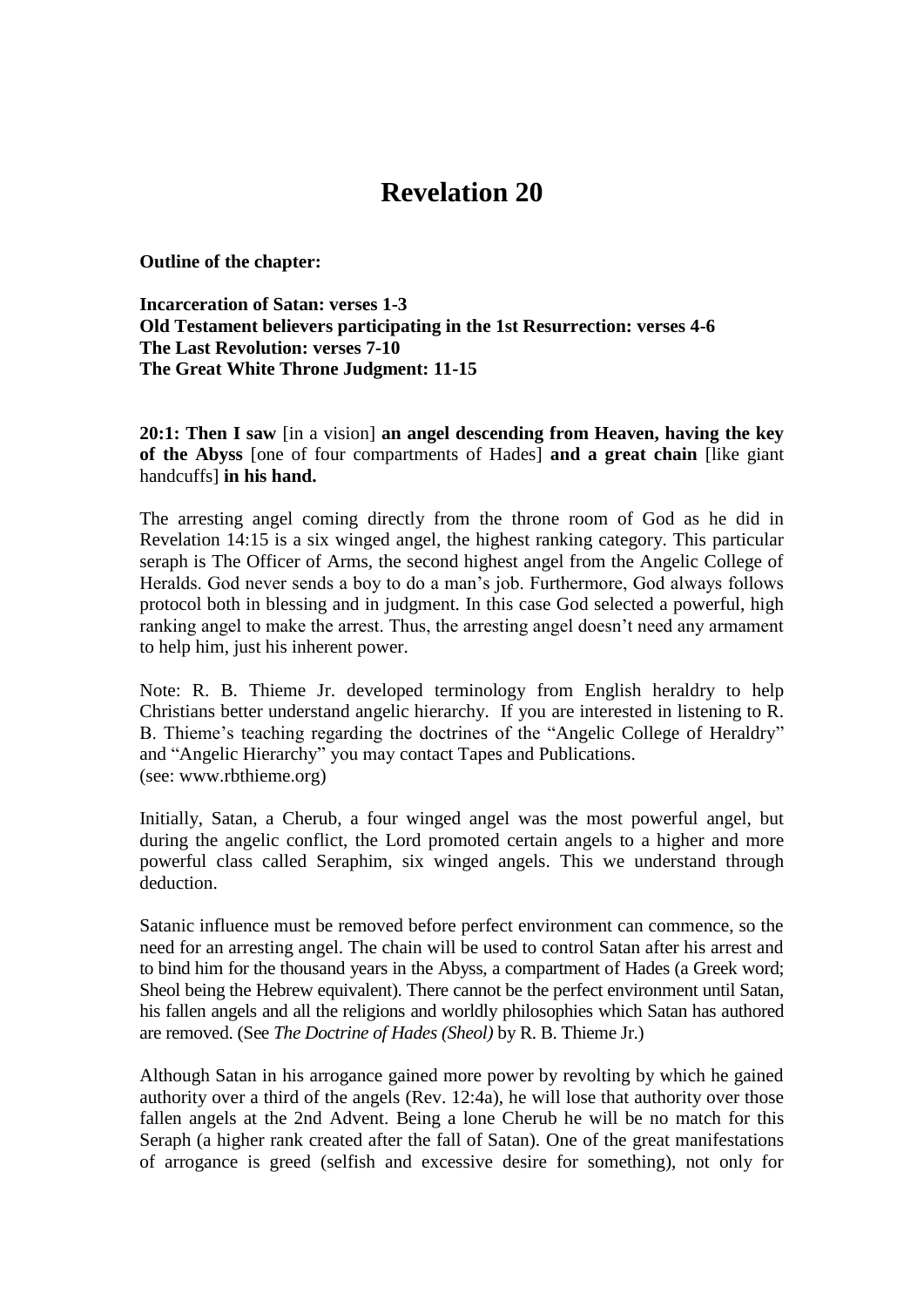monetary gain, but also for approbation and power. Satan wanted to displace God, but instead God replaced him.

Satan in his eternal body will enter prison in good health and will depart prison in good health (an eternal body neither ages nor deteriorates). In addition, we know that after his release, he will have the mental and physical vigor to mastermind a revolution against the Lord Jesus Christ (Revelation 20:7-8).

Application: In prehistoric angelic history, the arresting angel started out lower than Satan in rank, position, power and glory et cetera, but ended higher. Thus, it is not how one starts in life which is important, but how he ends up.

Principle: No one ever loses by choosing the plan of God.

**20:2: And he** [the Officer of Arms] **seized** [with violence] **the dragon** [a term of beauty]**, that ancient serpent** [so named because he indwelt the serpent to tempt the woman] **who is the Devil** [slanderer, accuser, defense attorney] **even Satan** [the Hebrew word for devil]**, and bound him** [with the chain] **for a thousand years.** 

The Greek verb "krateo" means to use force. This Seraph will have to use force to bind and imprison Satan. This angel once inferior to Lucifer [the morning star], the Son of the Dawn will be able to easily arrest and bind Satan at the 2nd Advent.

This dragon is not some long snake-like creature breathing fire as many writers portray him. Rather the Scripture depicts this dragon as the quintessence of beauty. Ezekiel states in chapter 28:12b, "You had the seal of perfection, full of wisdom and perfect in beauty" and in verse17a, "Your heart [mentality] was lifted up because of your beauty; you distorted your wisdom because of your glamour."

## **20:3: And he cast him into the Abyss and shut him up and sealed it over him so that he should not deceive the nations any more until the thousand years should be fulfilled. And after that he must be released for a short time** [for his closing statement].

This was prophesized in Isaiah 14:15, "Nevertheless, you will be thrust down to Sheol [The Hebrew word for Hades], to the recesses of the pit [a reference to the Abyss, the last compartment of Hades]."

Remember that human history is the appeal trial of Satan and his fallen angels. There was a prehistoric trial in which Satan and his minions were sentenced to the Lake of Fire. Matthew 25:41, "Then He will also say to those on His left, "Depart from me accursed ones into the eternal fire which has been prepared for the devil and his angels." "Satan appealed, and God the Father, the presiding judge graciously granted him an appeal. The appeal spans human history which explains the following: why God created the first two human beings (If one is going to have a trial, one must have witnesses), why angels are permitted to participate in human history, why Satan was permitted to tempt the woman in the garden, and to cross examine Job, why human history is broken down into the different parts of a trial, why Satan and his angels were not immediately cast into the Lake of Fire, and why they will not enter the Lake of Fire until after human history comes to a close (Satan loses the appeal).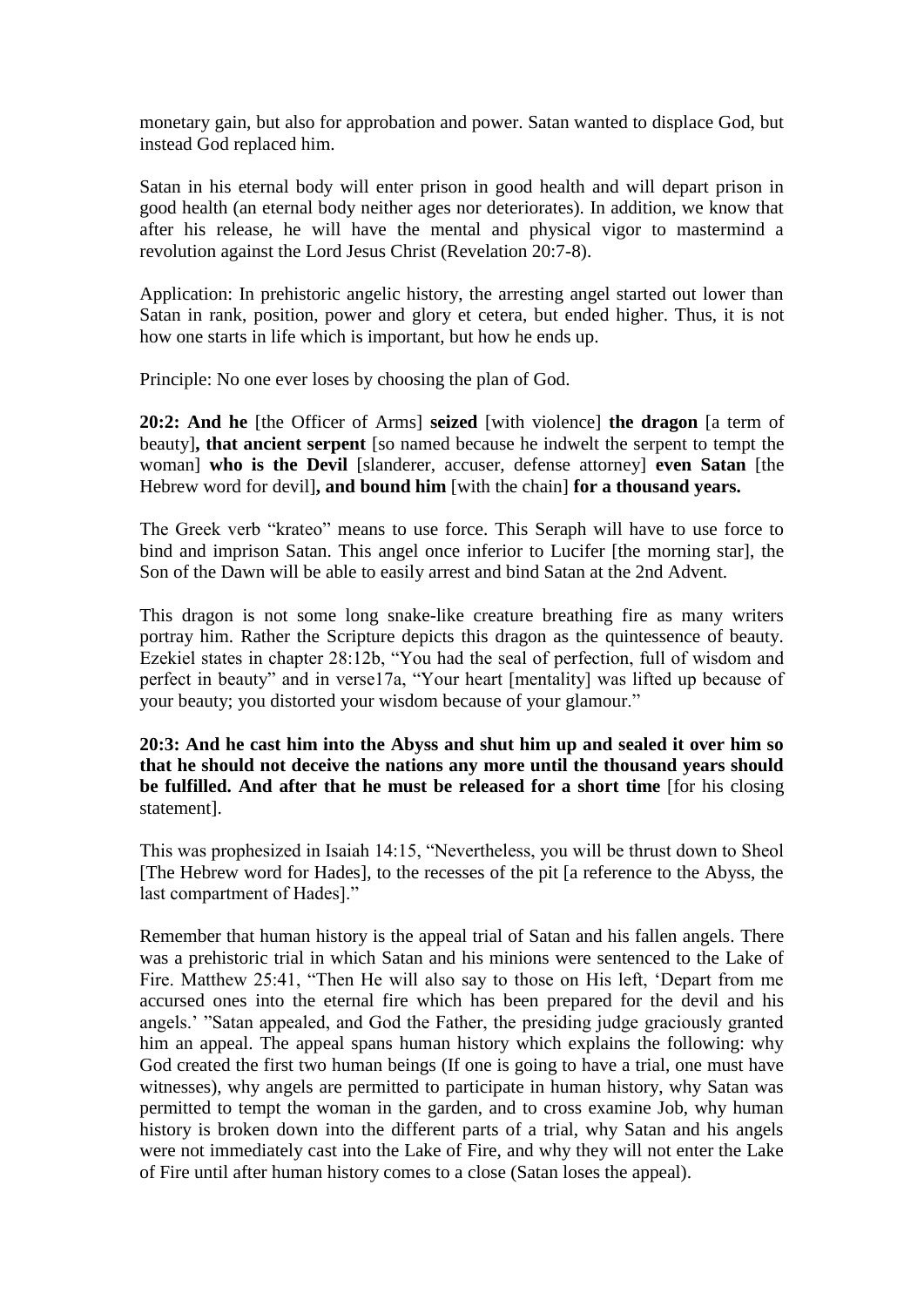The Millennial reign of Christ is the closing statement of the Lord functioning as the prosecuting attorney. Satan also must have a closing statement which explains why he must be released for a short time at the end of human history. (The opening statement of the appeal trial is the garden with the initial two witnesses; the formal phase of the trial is the Old Testament; the First Advent and the Church Age is the rebuttal of Christ, the prosecuting attorney; the Tribulation is the rebuttal of Satan, followed by the closing statements of both sides, as mentioned above.)

**20:4: And I saw** [vision: also in verses 1, 11] **thrones** [of judgment]**, and they** [mature believers who will be martyred in the Tribulation: the 144,000 and others] **sat on them, and judgment was given** [culminative aorist: a result of fulfilling their spiritual lives] **to them** [these will function as judges in the Millennium]. **Furthermore, I saw the souls** [martyrs identified] **of those who had been decapitated** [with an ax; the martyrs of the Tribulation identified] **because of the witness** [testimony] **for Jesus** [the 144,000 martyrs and other mature believers as well] **really because of doctrine from God** [Since they were mature believers they would not compromise doctrine.], **and these** [martyrs of the Tribulation] **who had not worshiped the beast nor his image, nor had received his mark on their foreheads, nor in their hands** [doctrine was more important than life**]. And they came to life** [ingressive aorist: will receive their resurrection bodies at the Second Advent] **and reigned with Christ for a thousand years.** 

All Old Testament believers who have died before the 2nd Advent will receive their resurrection bodies at that time. Those who had obtained spiritual maturity will be rewarded with the greater blessings. Daniel 12:13 states, "But as for you, go to the end [of your life], then you will enter into rest [interim body] and then rise again [receiving his resurrection body at the Second Advent] for your allotted portion [his eternal reward] at the end of the age [the Tribulation completes the Age of Israel]." Though this will be true of all Old Testament believers, this passage is emphasizing the Tribulation-martyrs who will function as judges, rulers and even priests (verse 6) in the Millennium.

**20:5: (The rest of the dead** [unbelievers of the Tribulation and all other unbelievers of human history] **did not come to life** [will not receive their eternal bodies] **until the thousand years have been completed.) This is the first resurrection** [continues from Revelation 20:4].

The parenthesis is to bring out a contrast between the first and second resurrection. The first resurrection includes the resurrection of the humanity of Christ three days after entering the tomb, the Church Age believers at the Rapture, the Old Testament believers at the 2nd Advent and finally Millennial believers at the end of the Millennium. The Second Resurrection is the resurrection of all unbelievers. This will occur at the end of human history. At that time all unbelievers will receive a resurrection body and will stand before the Great White Throne Judgment. Those in the First Resurrection may have suffered in time, but in the eternal state will never suffer again. On the other hand those in the Second Resurrection may have obtained much power, approbation, wealth etc. in time, but they will spend all eternity in the Lake of Fire.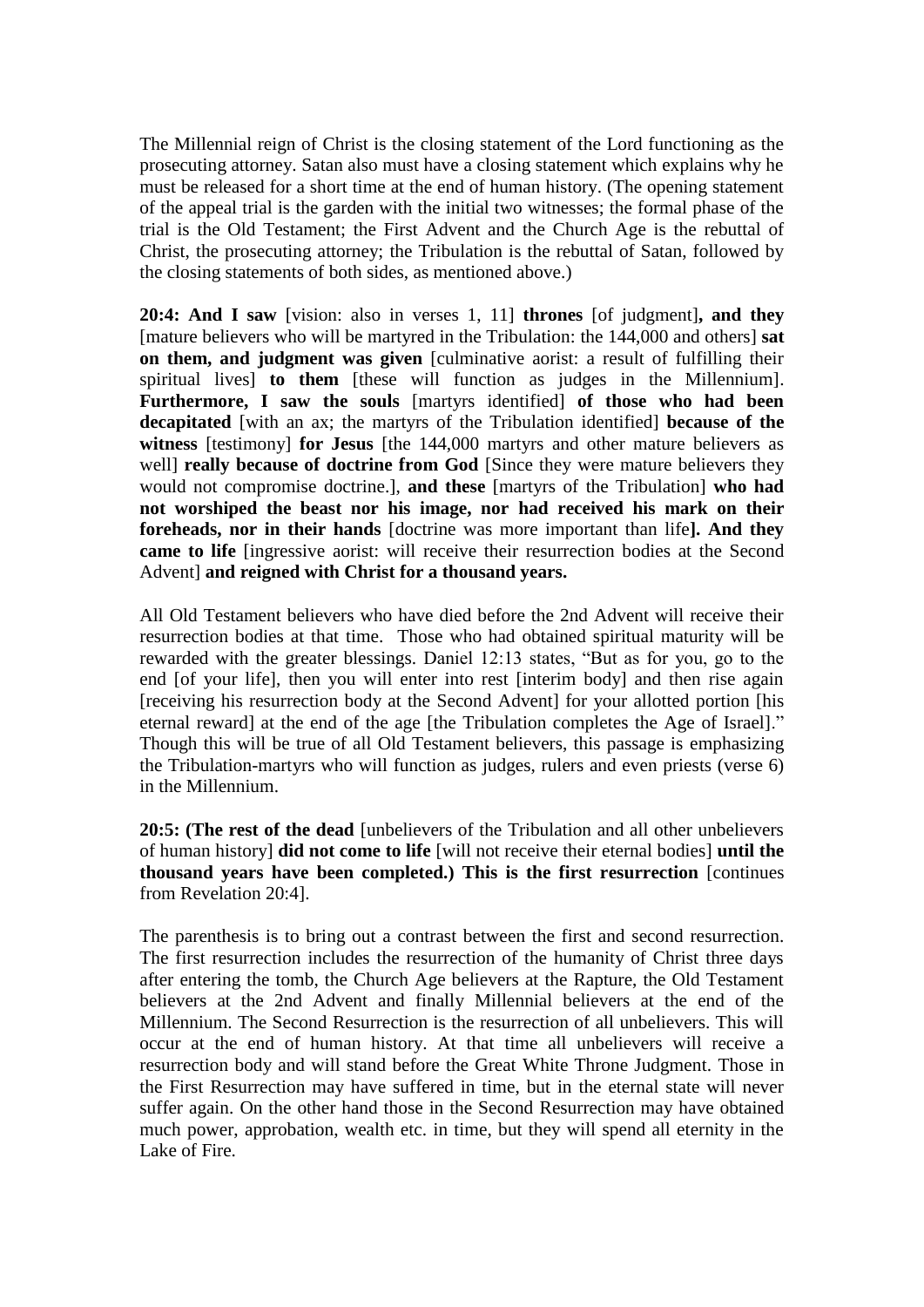**20:6: Happy** [mentioned in Revelation 1:3, 14:13, 16:15, 19:9, 20:6, 22:7, 22:14] **and sanctified** [emphasis on ultimate sanctification: receiving a resurrection body] **is he who has part in the first resurrection** [all believers]**. The second death** [the Lake of Fire] has no authority over these, but they [a reference to the 144,000] **will be priests of God and of Christ, and will reign with Him for a thousand years**.

All believers who die will immediately be happy regardless of their level of spiritual growth or their depth of reversionism. However, these 144,000 mature Jewish believers who will be beheaded in the Tribulation will rule with Christ and function as priests in the Millennium Temple (However, the high priest will come from the line of Zadok as stated in Ezekiel 40:46).

**20:7: And when the thousand years have been completed, Satan will be released from his prison** [to make his closing statement].

**20:8 And he will go out** [predictive future] **to deceive** [culminative aorist: results in a revolution] **the nations, those in the four hemispheres of the earth, Gog and Magog** [code referring to Satan and his armies] **to concentrate** [military word] **them for battle** [Satan uses violence] **whose number is like the sand of the sea** [sand on beaches or under the oceans: an extremely large army]**.**

People do not believe the lie until they first reject the truth, and once a person believes the lie, his life becomes a lie. This process involves lying to self and then lying to others. After rejecting the truth, Satan became the greatest and most effective liar in history, the first pathological liar. (A pathological liar has no truth in him so he has no qualms about lying because there are no true norms and standards in his conscience, much different from a person lying to get out of a jam.) So, also in the Millennium many will reject the truth. For the unbelievers in the Millennium this rejection of truth will leave them with no capacity for life, love and happiness and so no capacity for the perfect environment of the Millennial reign of Christ. In this state they will lust to serve their sin natures which will have been hindered and frustrated by perfect government.

One thousand years in prison will not change the rebellious nature of Satan, for after his release he will make immediate plans for a revolution. He will not have learned even the simplest of principles, namely that the power of God is infinitely greater than the power of his creatures (arrogant creatures do not learn from experience.) The revolution"s code named Gog and Magog is universal and international.

The words "Gog of the land of Magog" are found in Ezekiel 38:2, the story in Ezekiel 38-39. This passage prophesies about an evil, anti-Semitic King who will invade the Land of Israel and will lay siege against Jerusalem towards the end of the Great Tribulation. Gog will be the name of this future king from the North of Israel (Ezekiel 38:15) and Magog will be his land and peoples. So, from this king and his armies Satan will code name his conspiracy against the perfect environment of the Millennium. Thus, Gog will represent Satan and Magog will represent those who will join his revolution and become part of this great army of the future numbering in the millions maybe even in the billions.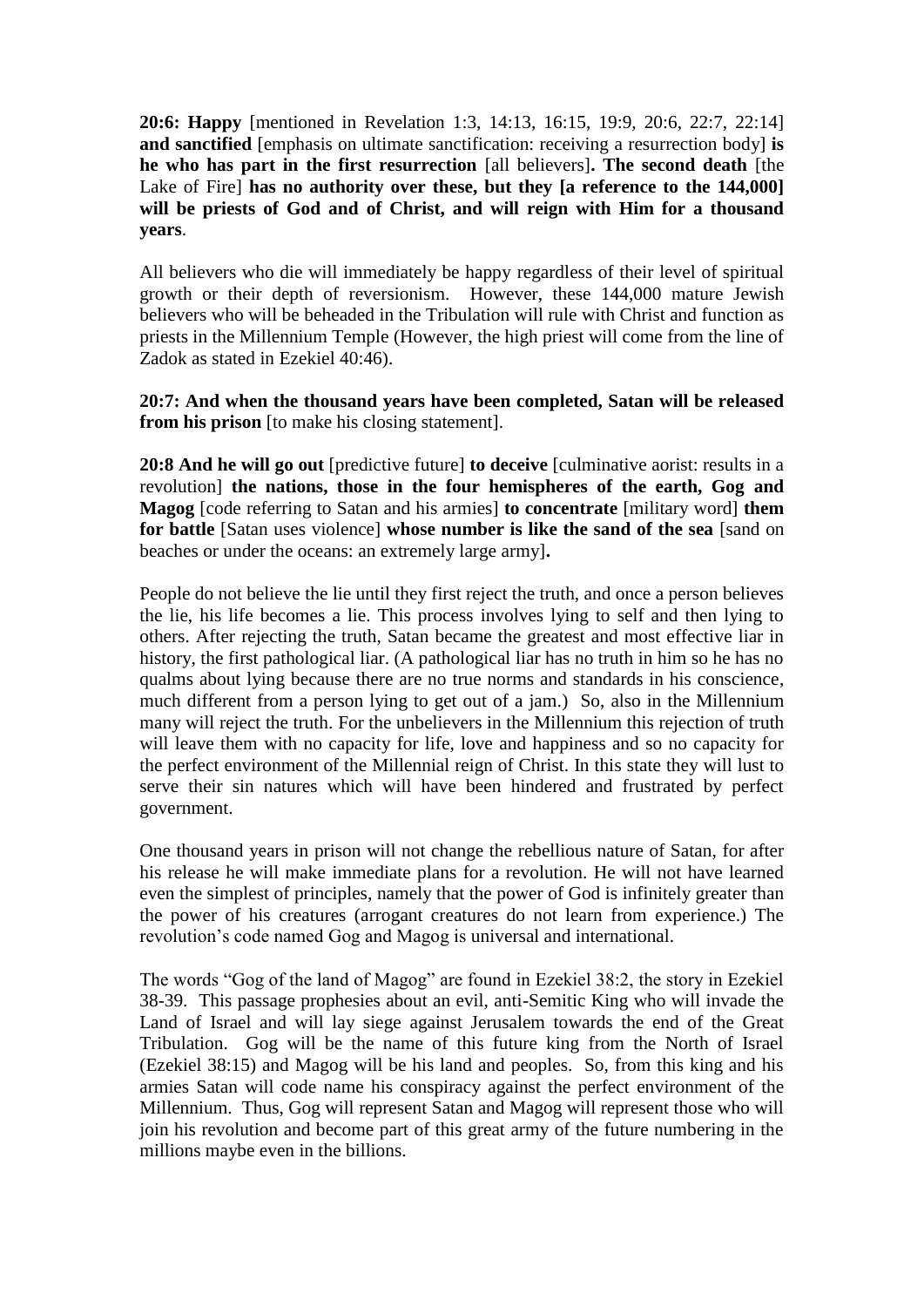**20:9 Then, they marched over the wide terrain of the land** [the high desert country of Southern Israel] **and they surrounded the bivouac of the saints** [gentile believers in mortal bodies who will have retreated before this army], **and the beloved city**  [Jerusalem, where the Jewish believers in mortal bodies will have fled for security]. **Then, fire** [or something approximating fire] **came down from God out of Heaven and consumed** [destroyed] **them.** 

How Satan attempts to destroy all believers in mortal bodies at the end of the Millennium! Satan, an organizational genius will recruit the best minds for the manufacturing of weaponry and the brightest and ablest to train an army for the purpose of attacking Israel. In this way, he will organize all people with negative volition into a strong well equipped revolutionary army. Armed and with overwhelming numbers, the revolutionary army will have great confidence in the evil genius of Satan especially since the Lord will not have equipped and trained an army.

Aggression gives tactical advantage. Thus, Satan and his invading force initially will appear to have the advantage. However, the Lord, operating under the principle of using violence to stop violence will bring fire down upon Satan and his army, bringing to an end the last ever conflict of both human and angelic history.

**20:10 And the Devil** [the enemy] **who had deceived** [durative present] **them, was thrown into the Lake of Fire and burning sulfur, where the beast** [the dictator of the Revived Roman Empire] **and the false prophet** [the false dictator and false messiah of Israel during the Tribulation] **were. And they** [the three just mentioned] **will be tormented day and night forever and ever.** 

Two people in the human race were evil enough to precede Satan in the Lake of Fire. In the mouth of two witnesses it shall be established. These two unbelievers establish the judgment of all unbelievers to the Lake of Fire. In the case of the angelic creatures it takes one witness to establish judgment for all fallen angels.

The dictator of the Revived Roman Empire has the following aliases: The Feet of the Image: Daniel 2; The Little Horn: Daniel 7; The King of the West: Daniel 7:17; The Prince that shall Come: Daniel 9:26, 27; The god of forces: Daniel 11:38; The Prince of Tyre: Ezekiel 28:1-10; The Abomination of Desolation: Daniel 11:31, 12:11; Matthew 24:15; The Man of Sin: 2 Thessalonians 2; The Anti-Christ (against): 1 John 2:18; Revelation 13:6; The Scarlet Colored Beast: Revelation 17; The Beast out of the Sea: Revelation 13:1-10.

The false prophet of Israel has the following aliases: Dan the Serpent: Isaiah 49; The King who shall do according to his own will: Daniel 11:36-40; The False Messiah (instead of): Matthew 24:23, 24; Revelation 13:11, 13, 14; The Foolish Idle Shepherd: Zechariah 11:15-17; The False Prophet: Revelation 16:13; 19:20 and context; The Beast out of the Land: Revelation 13:11-18.

**20:11. Then, I saw** [constantive aorist: the eschatological vision of the last courtroom of human history] **a great** [the importance of the judge] **white** [the integrity of the judge] **throne, and He** [the Lord Jesus Christ] **who was sitting on it** [the judgment bench] **from whose presence** [face] **planet earth and heaven** [earth's atmosphere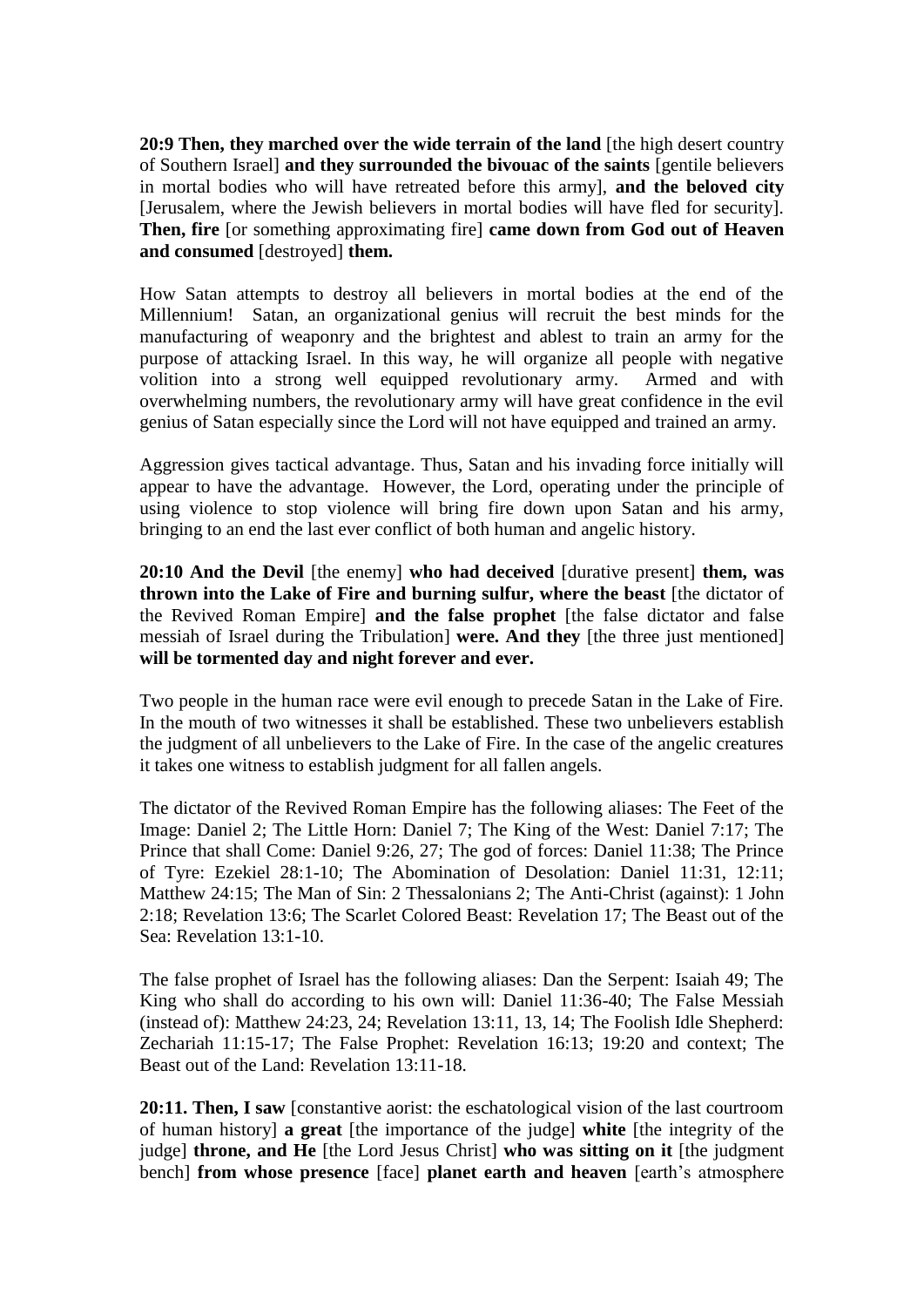and stellar space] **vanished** [culminative aorist: contemplates the destruction of the universe in its entirety at the end of the Millennium just after the Gog and Magog revolution, but views it from its existing results namely the destruction of the universe] **consequently** [the inferential use of this particle] **no inhabited place was**  found for them [culminative aorist: views the destruction of the universe in its entirety with emphasizes on the results: no place for the unbelievers in the New Heaven and the New Earth].

The destruction of the universe is mentioned here to give us the order of events.

- 1. After the Millennial reign of Christ*,* Satan is released for a short time.
- 2. Satan initiates the Gog-Magog revolution.
- 3. The divine victory over the revolution.
- 4. The universe is destroyed (planet earth is annihilated along with all stellar space).
- 5. The Great White Throne Judgment is convened in heaven.
- 6. The creation of the New Heaven and earth (Revelation 21).

Just before this judgment, all unbelievers are removed from planet earth; namely those who had just been executed in the Gog-Magog revolution and any other remaining unbelievers; those in Torments, and the Nephilim (half angelic/human beings referred to in Gen. 6) in their sea prison. These unbelievers will be arraigned in heaven before the Great White Throne Judgment, as is described in the rest of this chapter.

2 Peter 3:7, 10 provides information regarding the destruction of the universe by God. 2 Peter 3:7 states, "But the present heavens and the earth by His Word [Hebrews 1:3; Colossians 1:17] are being reserved [the stored up gases and molten rock] for fire kept for the Day of Judgment, [destruction of the universe: Revelation 20:11; 21:1] and destruction of Godless mankind [unbelievers: Revelation 20:12-15]. 2nd Peter 3:10 states, "But the Day of the Lord [a portion of the Day of the Lord: the destruction of the universe and the judgment of all unbelievers] will come like a thief [suddenly, unexpectedly] in which [day: genitive of time within which] the heavens will vanish with a roar and the elements [chemical structure of the universe] will be dissolved with intense heat [thermal action possibly from nuclear fusion], and the earth and its works will be incinerated [Though there are some manuscript problems with 2 Peter 3:10, this is the translation that both the New American Standard Bible and R. B. Thieme Jr. found to be accurate, and the only one which makes sense under doctrinal analysis]*.*

Application: All the synoptic writers mention the destruction of the universe and contrast it with the eternality of God"s Word (Matthew 24:35; Mark 13:31; Luke 21:33). So, if we were rational, we would concentrate on what will last forever.

**20:12. Then I saw the dead** [all unbelievers of human history arraigned before the Supreme Court in Heaven], **the great** [famous and successful] **and the insignificant**  [the hoi polloi] **standing** [unbelievers in their resurrection bodies as a result of the Second Resurrection] **before the throne** [the Great White Throne]. **Then, the books were opened** [to function as evidence that they are not righteous enough], **and another book was opened which is the Book of Life** [to verify that they do not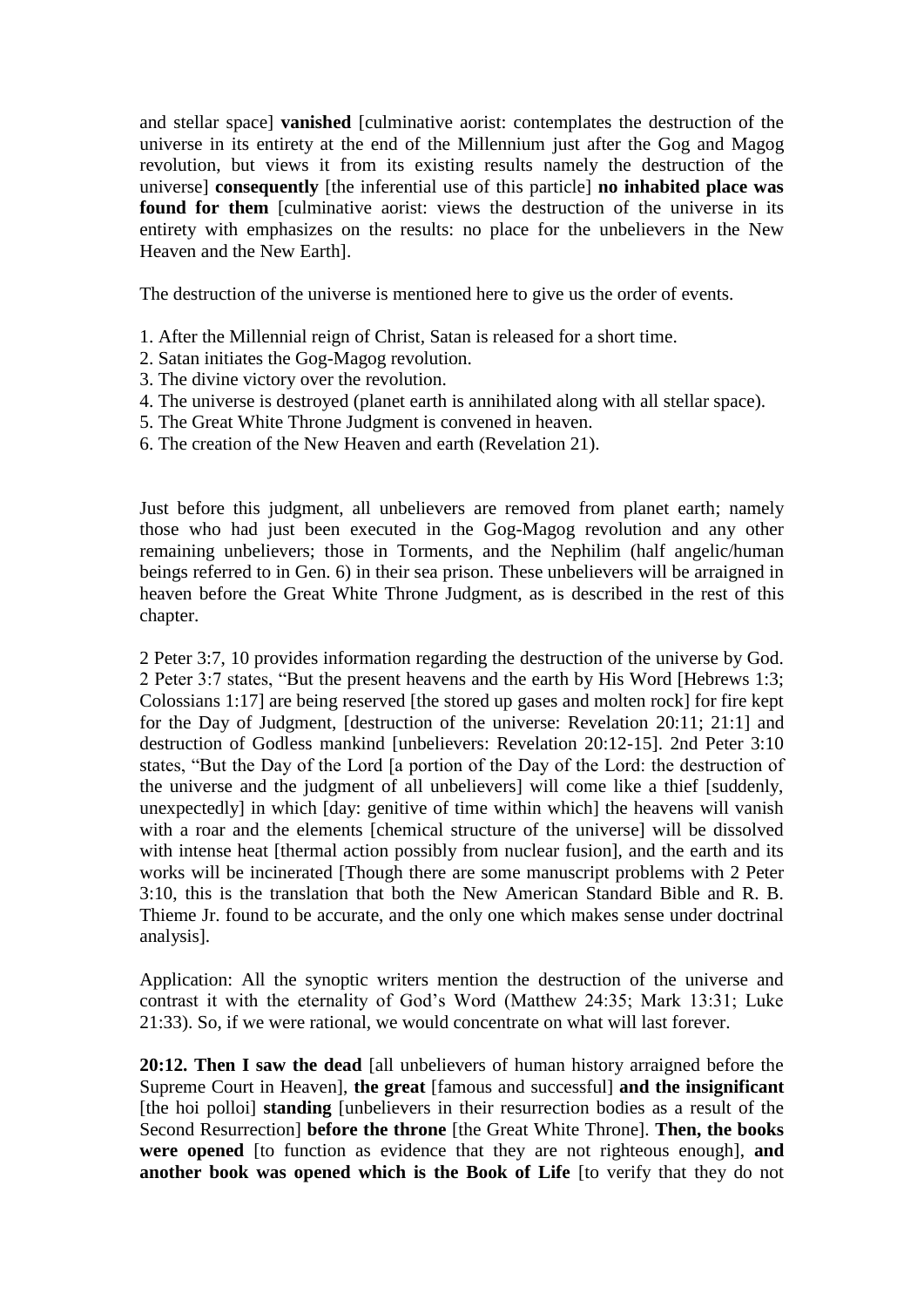possess eternal life]. **Then, the dead** [unbelievers] **were judged from the things which had been written in the books according to their deeds** [self-righteous deeds and accomplishments].

In a just judicial system, if a person is to be accused and tried for some offence or crime, there must be two or more eyewitnesses and bona fide evidence. In the trial of the Great White Throne Judgment, the unbelievers of human history will be accused and tried by the Lord Jesus Christ, the presiding judge, for rejecting His work on the cross, and so will not be qualified (not possessing perfect righteousness ("+R") and eternal life) to enter into an eternal relationship with God. Not only will they not enter into God"s kingdom, but they will also suffer eternal judgment in the Lake of Fire. The eye-witnesses will be God the Father, God the Holy Spirit and God the Son, all equally being omnipresent and omniscient. The evidence will be taken from two books namely the Book of (eternal) Life and the Books of Deeds. The Book of Life will be present as evidence of their rejection of Jesus Christ as their Savior (the unbeliever"s name having been blotted out at the moment of physical death). The Books of Works will show a complete list of all the unbeliever's deeds by which he hopes to obtain salvation, but will in fact be used as evidence against him. No matter how many and how noble the unbeliever's deeds are, they will always add up to "-R". or "minus righteousness". Please also note that sin will not be mentioned at this trial since the punishment for the sins of the human race have already been paid for by our Lord Jesus Christ.

Note: Revelation 20:13 not only provides us with more details as to those who will be at this future trial, but also sums it up.

**20:13. And the sea** [the sea-prison of the Nephilim of Genesis 6: half human and half angelic beings] **gave up their dead which were in it, also Death** [those involved in the Gog-Magog revolution and possibly the remaining unbelievers still alive in their physical bodies at the conclusion of the Millennium ] **and Hades** [all unbelievers in Torments will be changed from their interim bodies into their eternal bodies] **gave up the** [spiritually] **dead** [the second resurrection of all unbelievers] **which were in them** [two locations: The Death and The Hades] **and they were judged each one of them** [individually] **on the basis of their deeds** [human good deeds / deeds of the flesh]**.** 

See R. B. Thieme Jr.'s Revelation series 457, lessons 673-674.

Hades (Sheol) is located in the heart of the earth. It has four compartments:

- 1. Abraham"s bosom, also known as Paradise.
- 2. Torments, separated from Abraham"s bosom by a great gulf-fixed.
- 3. Tartarus
- 4. The Abyss.

Abraham"s bosom was where all Old Testament believers went to, and resided in their interim bodies until the ascension of Christ, at which time they were led in a procession to the third heaven. Torments is where all unbelievers go upon their physical death and reside there in their interim bodies until they are resurrected to face the Great White Throne Judgment. Tartarus is the prison for all the fallen angels who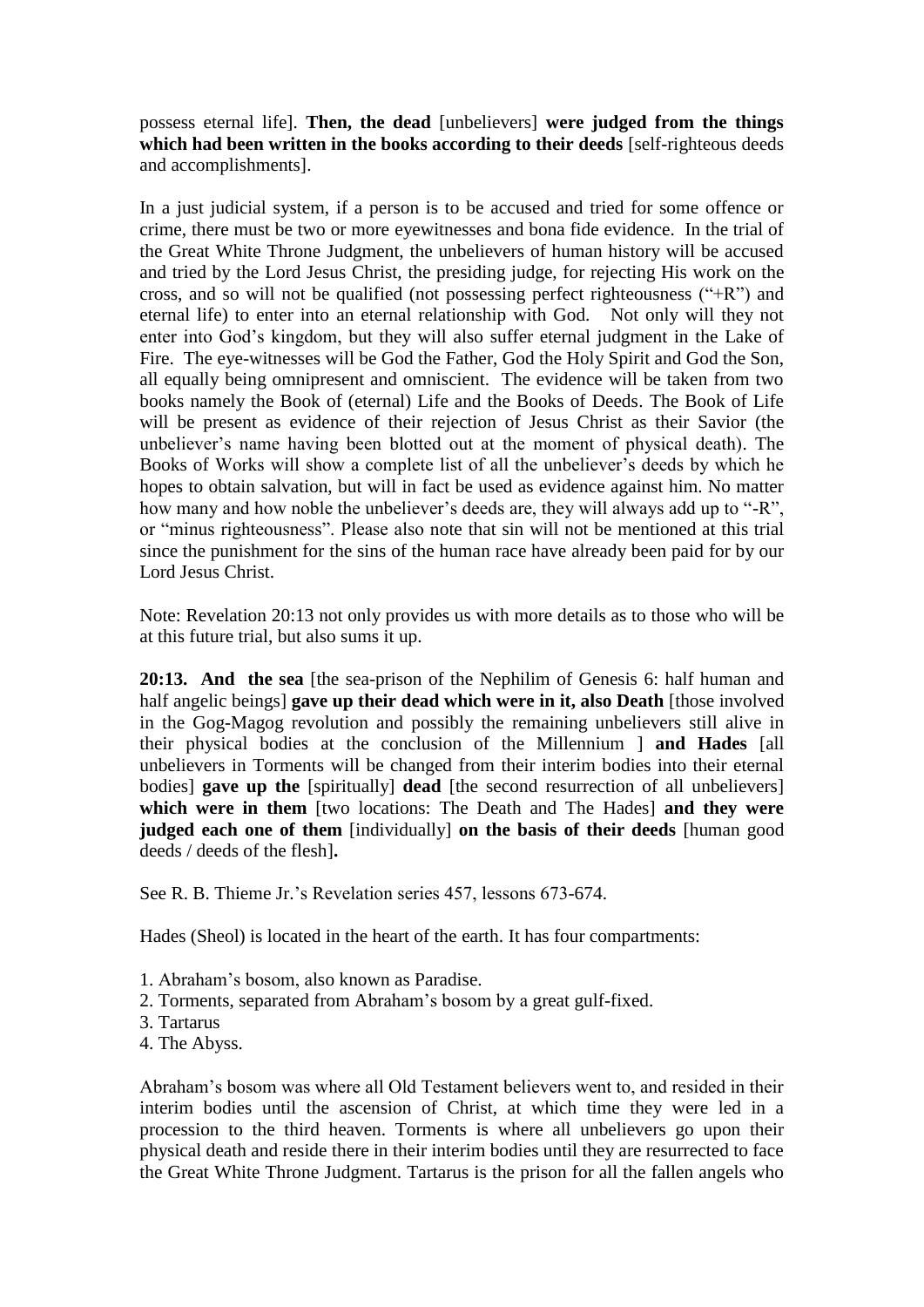cohabitated with the human race. This story is found in Genesis 6:1-4, Jude 6 and 2 Peter 2:4, "For if God did not spare angels when they sinned, but cast them into Tartarus and committed them to pits of darkness, reserved for judgment,". The final compartment of Hades is called the Abyss. This is where Abaddon (in Hebrew, Apollyon in Greek) is located with many other fallen angels. (All fallen angels who violate the rules established by God for the Appeal Trial granted to Satan and the fallen angels are imprisoned there. They will be released during the Tribulation (Revelation 9:1-12, see also *The Doctrine of Hades* by R. B. Thieme Jr.))

Because the Nephilim (the descendants of fallen angels and female members of the human race) have never been judged, and because they were in human history, they will be judged with all unbelievers at the Great White Throne Judgment. Revelation 20:13a states, "And the sea [the Greek word *thalassa* in its technical sense is the sea prison where the Nephilim are located] gave up the dead [the Nephilim-unbelievers] which are in it."

Since the Nephilim were neither true angel or human, but a mixture, they could not have been sent to the following prisons: Torments (the location of all human unbelievers of history); Tartarus (the fallen angels of Genesis 6), or the Abyss (the location of fallen angels who have violated the rules of the appeal trial of Satan and his fallen angels). Instead they were imprisoned (in their interim bodies) in a compartment in the sea after they were all killed by drowning in the Noahic Flood, possibly entering via the sea gates (Job 38:8a; 17). As there is no specific mention of the prison for the Nephilim in Scripture, and as we already know the prison-locations of the unbelieving angels and humans, then logically we can deduce that the "dead" who were given up by the sea as mentioned in Revelation 20:13 can only be the Nephilim.

The Bible emphasizes the two births of the believer (John 3:3, 5, 7); conversely it mentions the two deaths of the unbeliever - the first death being his physical death, and the second death being eternity in the Lake of Fire (Revelation 20:14). In this verse Death and Hades are mentioned as two different locations. Though in the English we don"t translate these two nouns as possessing articles, the Greek manuscripts show that both nouns have articles. According to the Granville Sharp Rule, if two nouns with articles are connected by the Greek conjunction "και" (kai), those two nouns are referring to two different things, functions, locations etc. Thus, the phrase "the Death and the Hades" are referring to two different locations. "The Death' most likely indicates the location where the first death (physical death) of those involved in the Gog-Magog Revolution took place, as there is no need for them to be sent to Torments and given interim bodies. Rather, their souls will be transferred directly into eternal bodies to be arraigned before the Great White Throne Judgment. Hades (specifically Torments) is from where all the other unbelievers are resurrected to face the Great White Throne Judgment which will be convened in the third heaven.

This is not a mass trial of all the unbelievers of history. Rather, each person will be judged individually by the Lord "and they were judged each *of them…"* The Lord always treats people as individuals: he never punishes or blesses the masses although there is the concept of blessing or cursing by association. In this trial, we have already seen that the charge against the unbeliever is related to his accomplishments, his good (self-righteous) deeds. His accomplishments or good